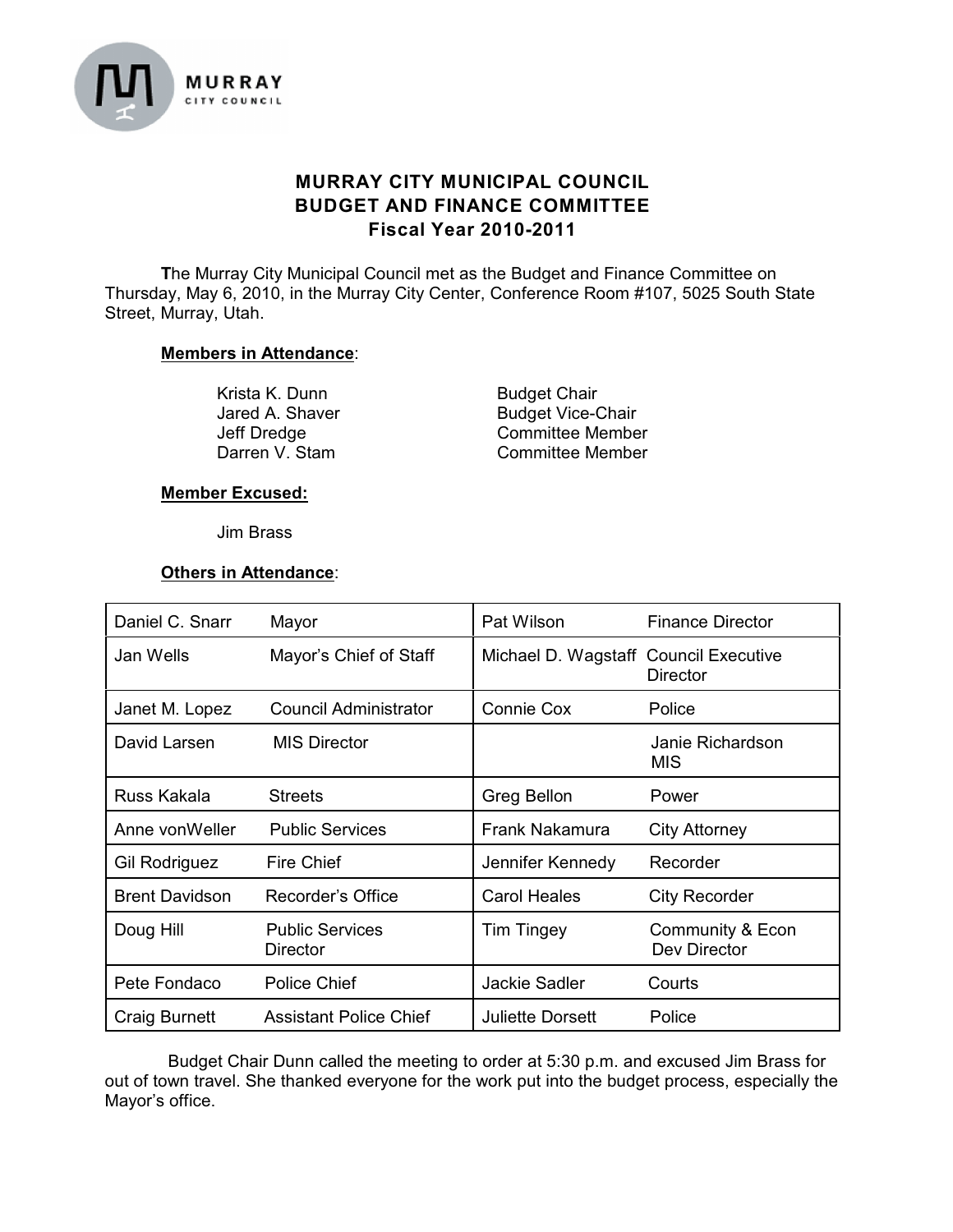Murray City Budget & Finance Committee **Page 2** and the Page 2 May 6, 2010

Ms. Dunn explained that after the meeting the previous week, the Council took the information from department heads and implemented those cuts, not necessarily all of them, although, a few additional cuts were added. She commented that she would go through each department noting the changes made. If anyone has real issues with what has been outlined, they can contact the Council to talk more before the process is completed. This would be considered the second draft. She asked for questions or comments before going forward. She further remarked that although some of the cuts may seem like nickels and dimes, they add up.

# **City Council**

Ms. Dunn detailed the cuts, as follows:

- Books, memberships and subscriptions, reduced by \$250
- Car allowance, reduced by \$500
- Travel, reduced by \$2,000
- Professional services, reduced by \$11,000 and labeled to lobbyist
- Consultants will go from zero to \$1,000
- Education/training, reduced by \$1,000

Mayor Snarr asked what car allowances would be reduced. She responded that all of them would be lowered. He asked if he could go back to utilizing a milage rate, rather than a set allowance. She responded that they could discuss that.

## **Courts**

- Overtime, reduced by \$750
- Car allowance, reduced by \$338
- Travel, reduced by \$500
- Equipment maintenance, reduced by \$3,000
- Small equipment, reduced by \$800
- Professional services: Exact numbers would be announced the next week. The Council is still working with Ms. Wilson on this line item. Some funds will be completely removed, and others put into non-departmental. Things that should be in another category will be relabeled and stay in the budget.
- Witness/jury fees, reduced by \$3,000

## **Mayor's Office**

• Overtime, reduced \$700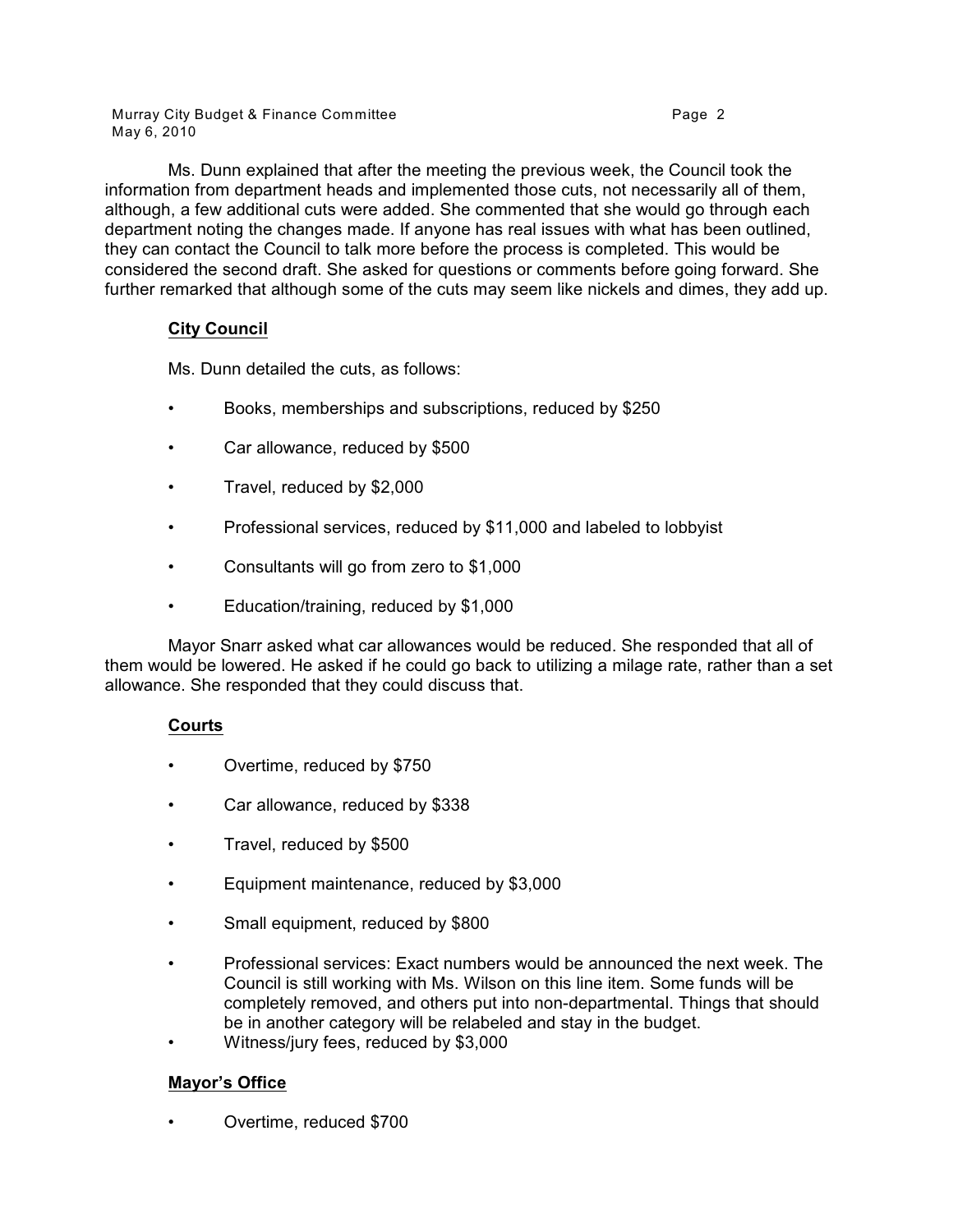Murray City Budget & Finance Committee **Page 3** Page 3 May 6, 2010

- Car allowance, reduced by \$2,522
- Travel, reduced by \$500
- Office supplies, reduced by \$1,000
- Equipment maintenance, reduced by \$300
- Education/training, reduced by \$500

## **Human Resources**

- Overtime, reduced by \$499
- Books and subscriptions, reduced by \$500
- Office supplies, reduced by \$1,500
- Vehicle maintenance, reduced by \$500
- Professional services, adjustment to be determined

## **Finance**

- Overtime, reduced by \$500
- Books and subscriptions, reduced by \$600
- Car allowance, reduced by \$585
- Travel, reduced by \$2,200
- Small equipment, reduced by \$1,000
- Professional, adjustment to be determined

## **Customer Accounts**

- Overtime, reduced by \$2,000
- Office supplies, reduced by \$500
- Postage, reduced by \$2,000
- Small equipment, reduced by \$3,000
- Education/training, reduced by \$700

#### **Non-departmental**

This department was not finalized, and would be determined the following week.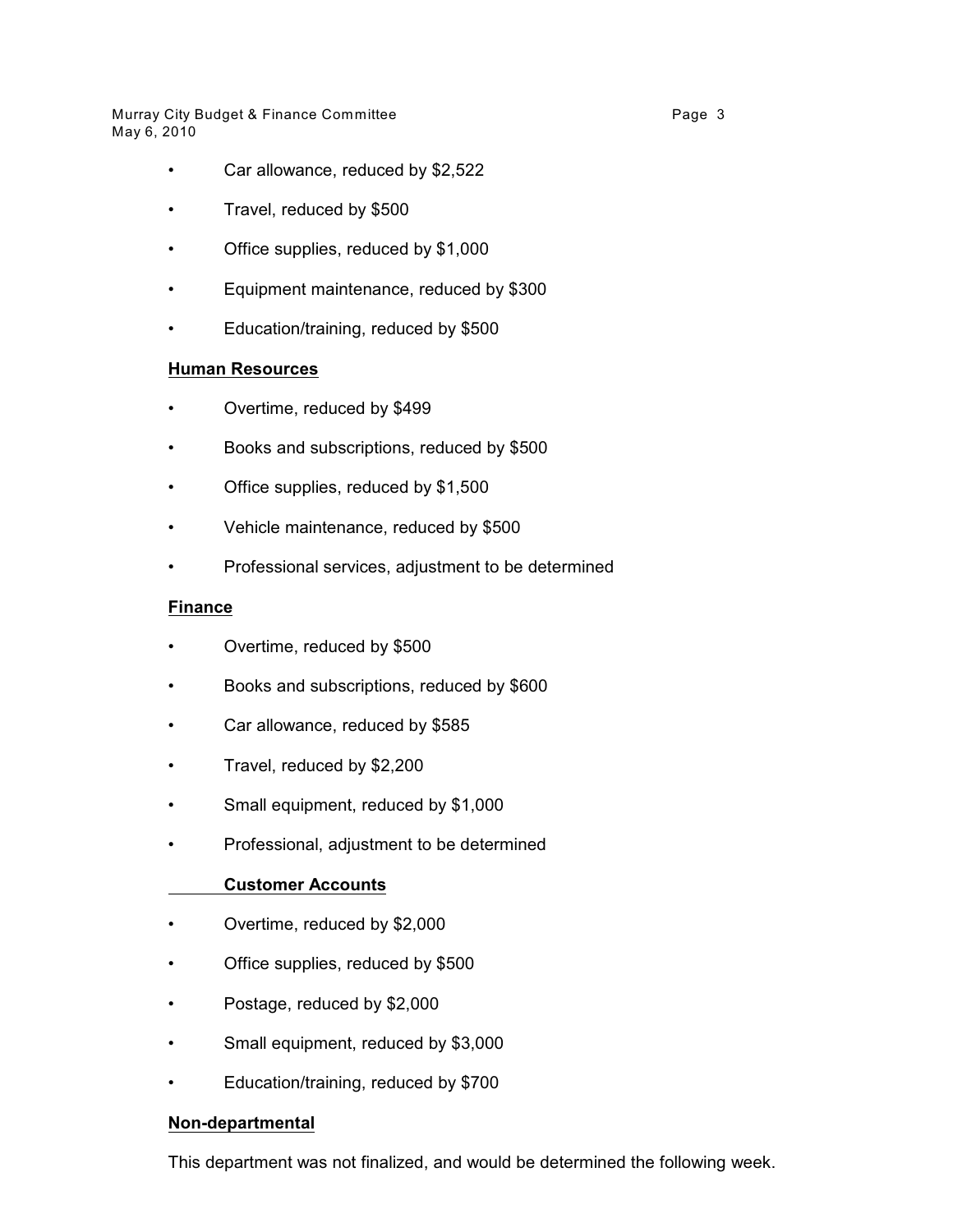Murray City Budget & Finance Committee **Page 4** Page 4 May 6, 2010

### **Treasurer**

- Car allowance, reduced by \$500
- Travel, reduced by \$1,200
- Education/training, reduced by \$1,000
- Banking fees, increased by \$5,000
- Credit card fees, reduced by \$300

#### **Recorder/Purchasing**

- Overtime, reduced by \$100
- Books and subscriptions, reduced by \$200
- Public notices, reduced by \$5,000
- Car allowance, reduced by \$500
- Daily mileage, reduced by \$200
- Small equipment, reduced by \$500
- Professional, determined later
- Codification, reduced by \$2,000

#### **Business License**

• Professional services, determined later

#### **Government Building**

- Tool allowance, reduced \$600
- Books and subscriptions, reduced \$100
- Small equipment, reduced \$300
- Minor building improvements, reduced \$2,000

#### **MIS**

- Car allowance, reduced \$420
- Software maintenance, reduced \$8,800
- Professional services, determined later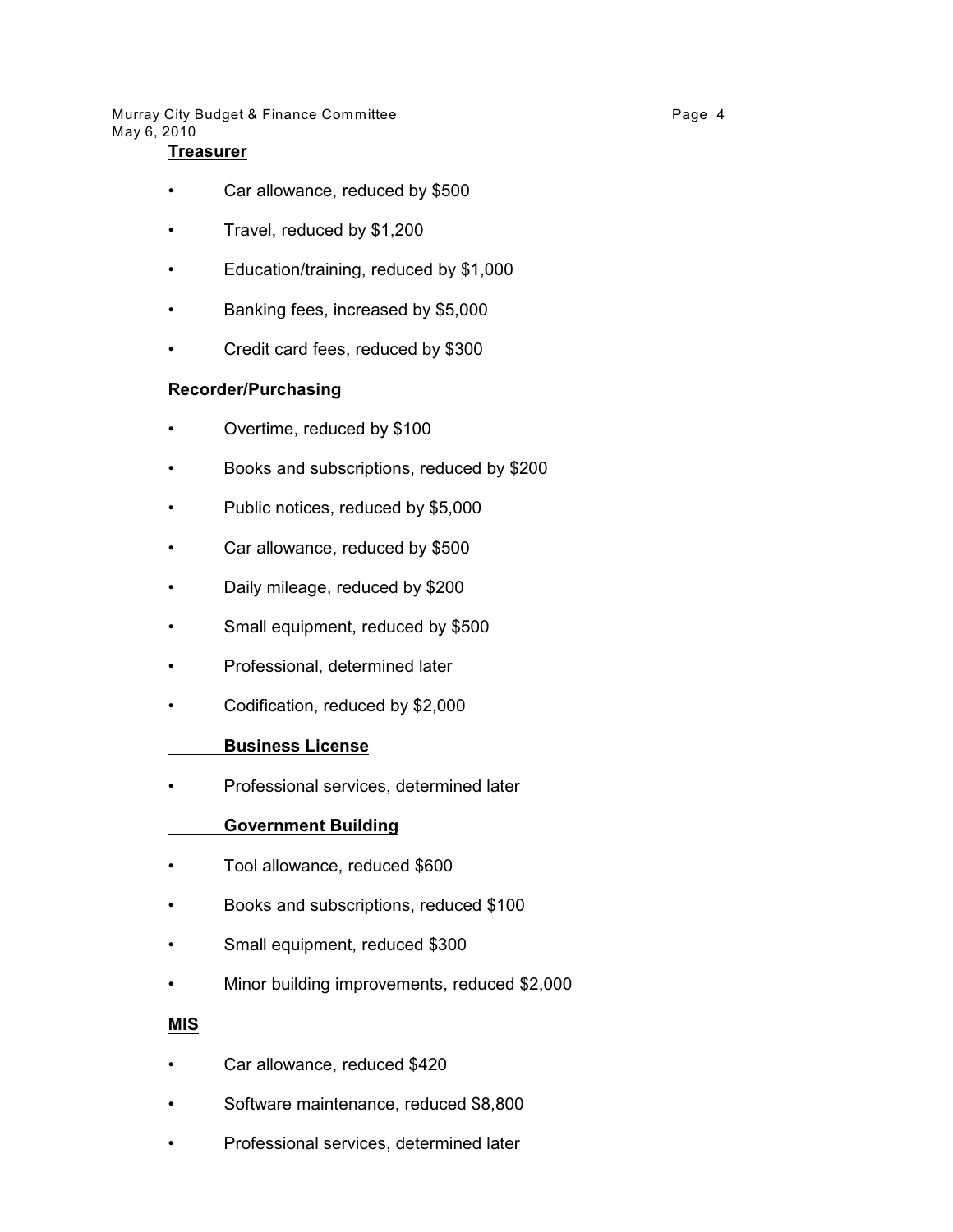Murray City Budget & Finance Committee **Page 5** and the Page 5 May 6, 2010

- Education and training, reduced \$6,000
- GIS training, reduced \$5,000

## **Attorney**

- Dues and memberships, reduced \$800
- Car allowance, reduced \$800
- Travel, reduced \$300
- Office supplies, reduced \$500
- Professional services, will mostly likely remain in budget and be renamed
- Education and training, reduced \$500

## **Prosecution**

- Books and subscriptions, reduced \$200
- Car allowance, reduced \$500
- Office supplies, reduced \$300
- Small equipment, reduced \$500
- Professional services, determined later
- Defense counsel, reduced \$500
- Education/training, reduced \$500

#### **Police**

#### **Administration**

- Overtime, reduced \$500
- Desktop computers, reduced \$5,000
- Professional services, determined later.

## **Patrol and Traffic**

- Overtime, reduced \$2,200
- Uniform allowance, reduced \$5,000 and still considering options
- Small equipment, reduced \$12,000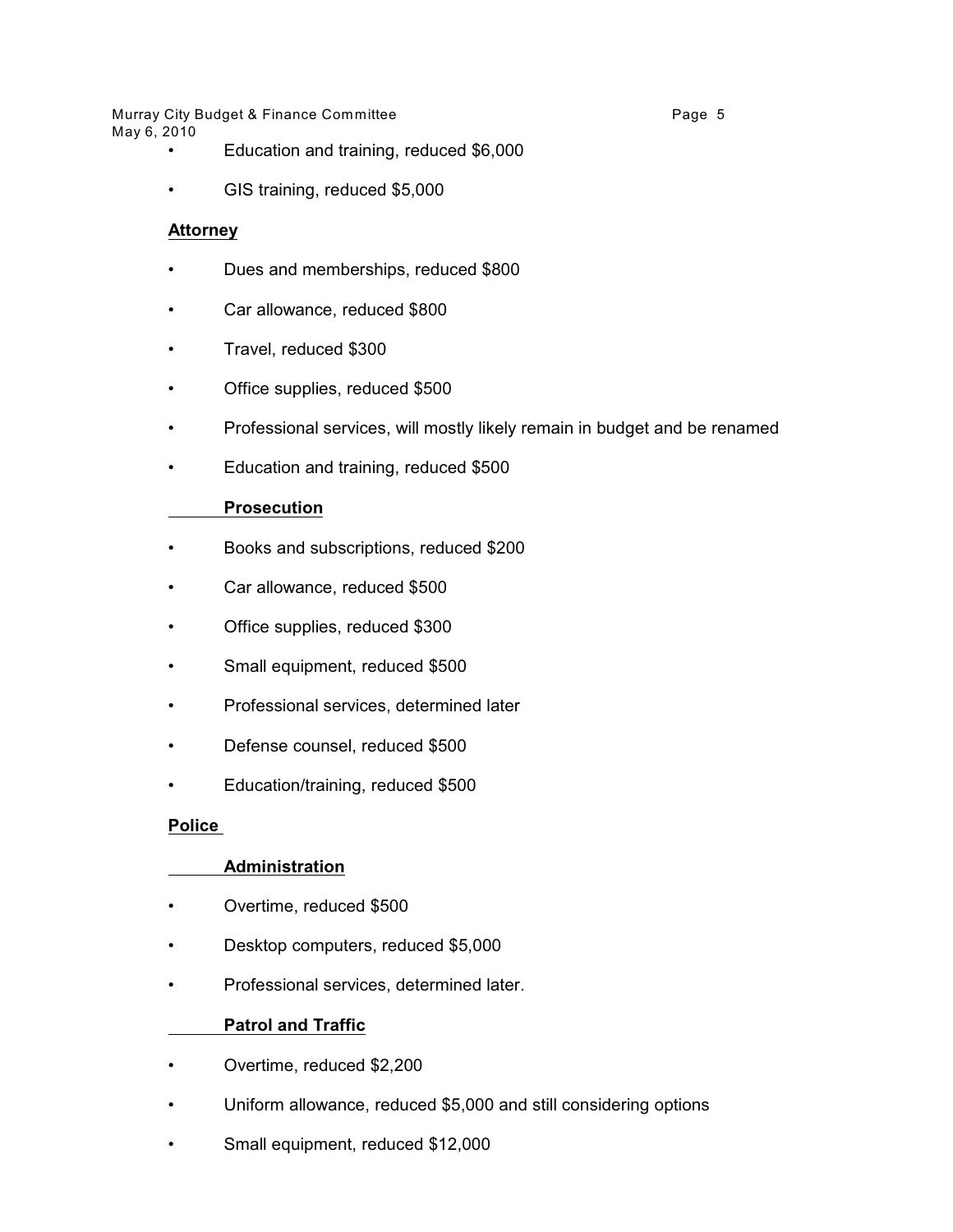Murray City Budget & Finance Committee **Page 6** and the Page 6 May 6, 2010

- Laptop replacement, reduced \$3,000
- Radios, reduced \$5,000
- Vehicles, removed from budget

## **Criminal Investigation**

- Overtime, reduce \$2,000
- Crime lab equipment, reduce \$2,000
- Crime Victim's emergency, reduce \$250

## **Narcotics and Vice**

• Overtime, reduce \$1,500

## **Juvenile investigation**

• Overtime, reduce \$2,000

## **Records and Communication**

- Overtime, reduce \$1,000
- Office supplies, reduce \$2,000
- Laptop communications, reduce \$1,200
- VECC, reduce by \$25,000

#### **Community Policing**

- Overtime, reduce by \$1,625
- Motor division, reduce by \$1,000

#### **Firearms Training Center**

Ms. Dunn asked the Chief for clarification of the maintenance of buildings item. He stated that they are saving money by completing repairs four to five times a year. Replacing the roof would be \$5,500.

#### **Animal Control**

• Overtime, reduce by \$3,583

#### **Cadets**

• Uniform allowance, reduce by \$1,000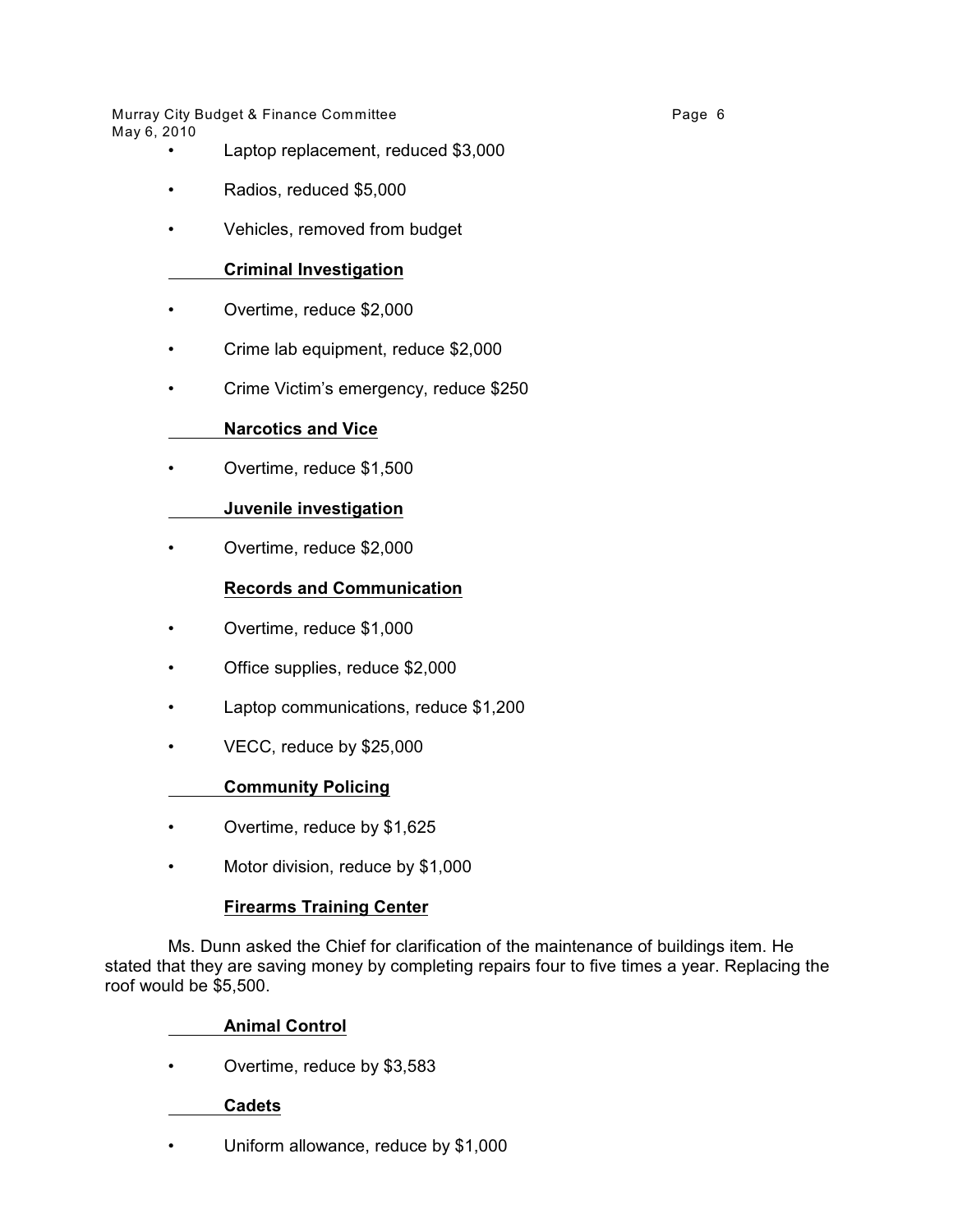Murray City Budget & Finance Committee **Page 7** and the Page 7 May 6, 2010

# **Fire**

### **Administration**

- Overtime, reduce by \$2,000
- Travel, reduce by \$1,500
- Professional services, determined later
- Education/training, reduce by \$1,000

## **Suppression**

- Overtime, reduce by \$18,600
- Professional services, determined later
- VECC, reduce by \$10,000
- Education/training, reduce by \$1,500
- Fire prevention, reduce by \$2,000
- Arson investigation, reduce by \$1,000

#### **Paramedics**

- Overtime, reduce by \$20,000
- Professional, determined later

#### **Public Works**

#### **Building Inspection**

- Overtime, reduce by \$200
- Professional, determined later
- Education/training, reduce by \$2,500

#### **Roadways**

- Equipment maintenance, reduce by \$7,500
- Street light energy, Murray City, increase by \$20,000
- Mulch, reduce by \$15,000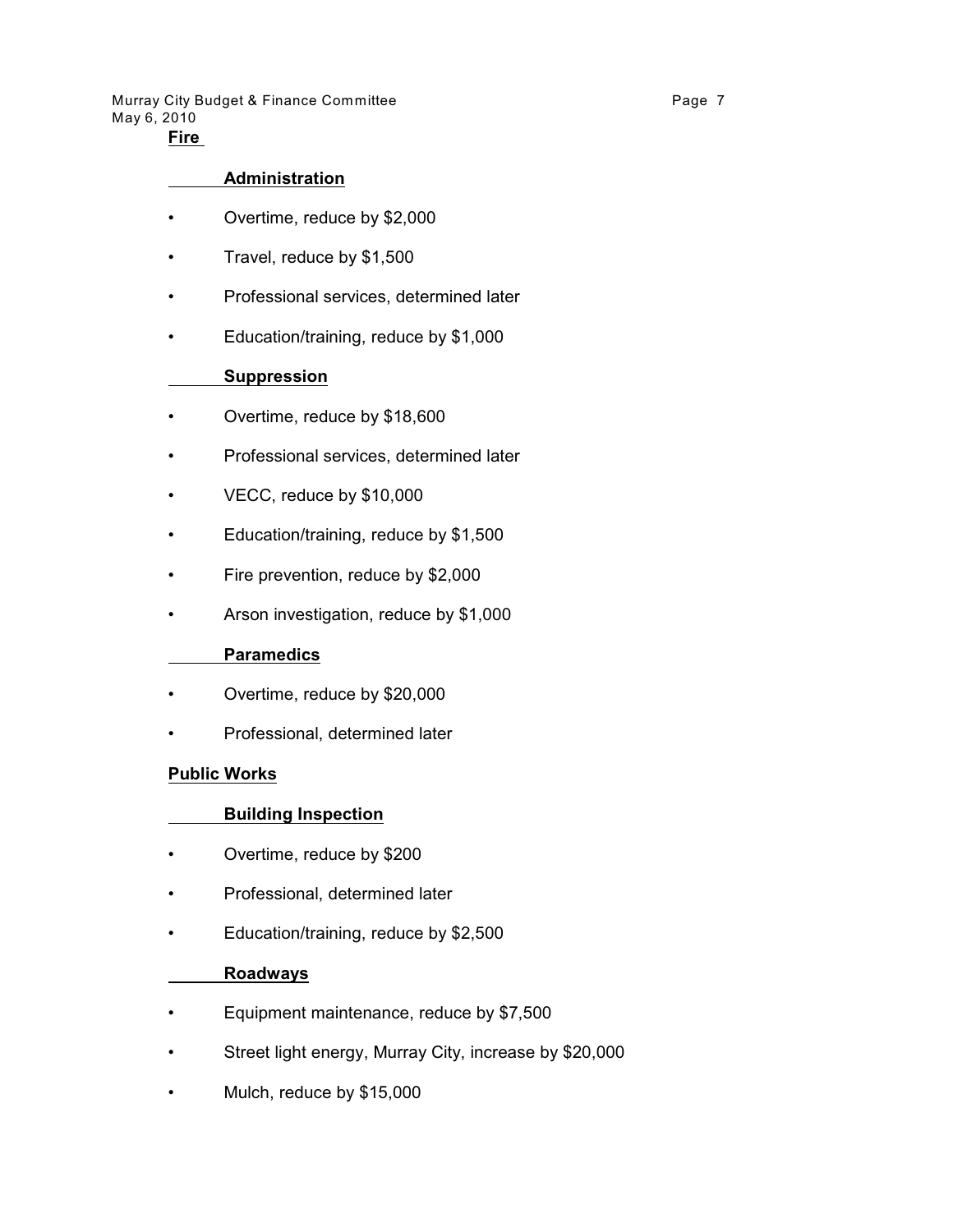Murray City Budget & Finance Committee **Page 1** 2012 1 2014 1 2019 1 2019 1 2019 1 2019 1 2019 1 2019 1 2019 1 20 May 6, 2010

## **Class C Roads**

• Main and Big Cottonwood, remove the \$125,000

## **Road Construction**

- Sealer, reduce \$50,000
- Mulch, reduce \$50,000

Ms. Dunn commented that road projects would be added in, with a total for that later.

## **Engineer**

- Overtime, reduce \$908
- Car allowance, reduce \$600
- Travel, reduce \$1,000
- Professional, determined later
- Education/training, reduce \$1,500

#### **Murray Park**

- Overtime, reduce \$6,000
- Travel, reduce \$1,400
- Maintenance of building/grounds, reduce by \$10,000

#### **Park Center**

- Temporary employees, reduce by \$20,000
- Books and subscriptions, reduce by \$500
- Public notices, reduce by \$4,000
- Travel, reduce by \$1,000
- Postage, reduce by \$2,000

#### **Participant Recreation**

- Temporary employees, reduce by \$5,000
- Public notices, reduce \$7,000
- Travel, reduce by \$500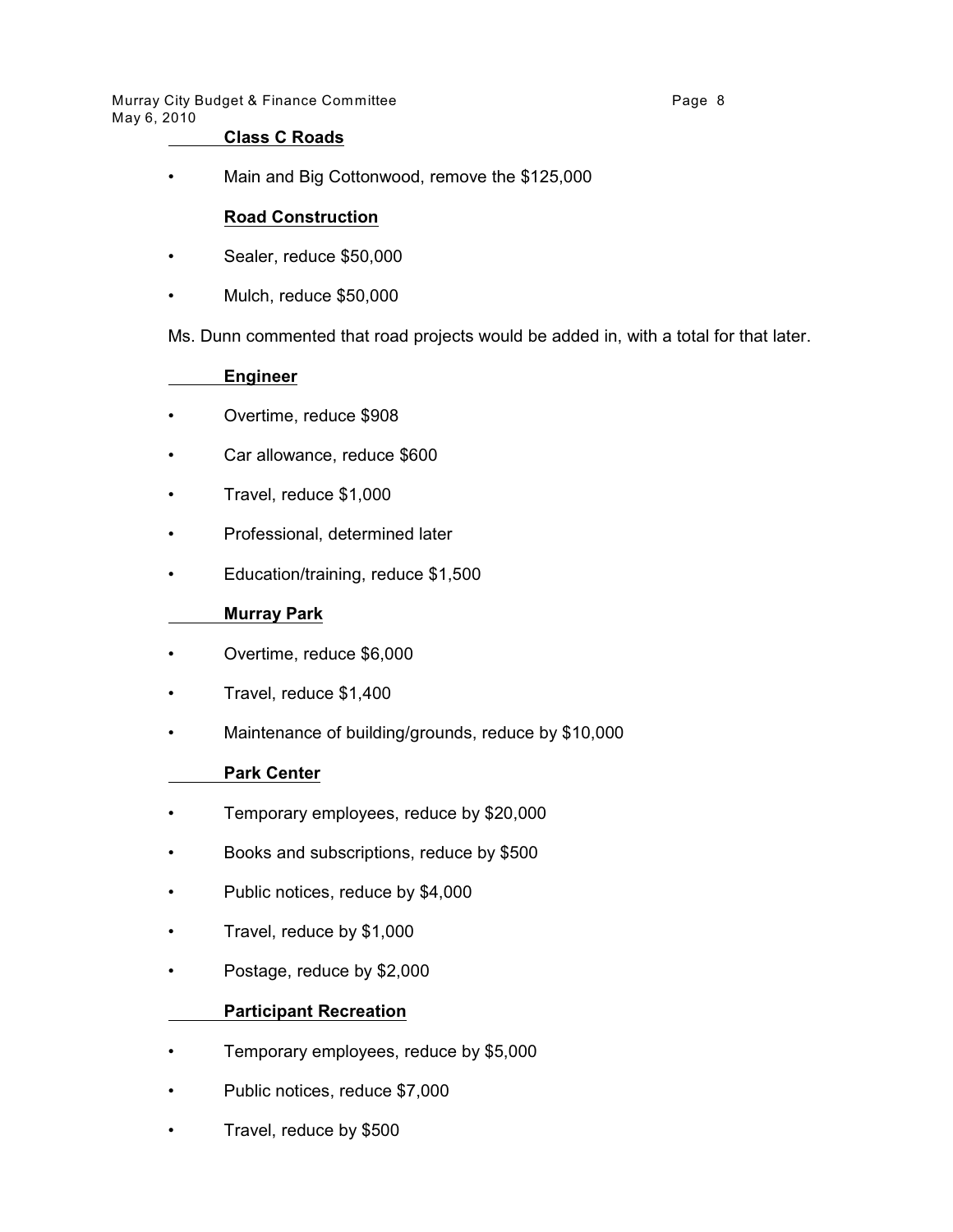Murray City Budget & Finance Committee **Page 9** Page 9 May 6, 2010

- Postage, reduce by \$2,000
- Education/training, reduce by \$500

## **Cultural Arts**

- Production supplies, reduce by \$1,500
- Arts Advertising, reduce by \$2,500

## **Swimming Pool**

Ms. Dunn confirmed with Mr. Hill where the utilities for the pool were being billed. Mr. Hill stated that Questar is billing the swimming pool with the indoor pool, therefore, this line item can be reduced.

• Utilities, reduce by \$15,000

## **Cemetery**

- Overtime, reduce by \$500
- Education/training, reduce by \$500

### **Enterprise funds** (other than power)

- Car allowance, reduce by 25%
- Reserves, add the 25% reduction from car allowance

#### **RDA**

• Reimburse the general fund \$60,000 from the Central Business District, East Vine, and Cherry Street RDA areas.

## **Power Department**

- ILOT, increased by \$400,000 to approximately 6.8%
- Ms. Dunn stated that Power personnel will have full leeway in making the necessary cuts for the ILOT increase. She added that the \$500,000 to reserves should not be decreased, and training for the safety of employees shall not be reduced.

Ms. Dunn announced that final numbers for the non-departmental account, and the professional services amount will be further considered in a meeting between Ms. Dunn and Ms. Wilson. Some departments that use professional services, which are better described by another label, will have a new line item, and the money left in the department budget. Other professional services will go into the non-departmental budget, and the Mayor's office will manage it.

A few other non-departmental items would be consolidated. Ms. Dunn asked Ms. Wells